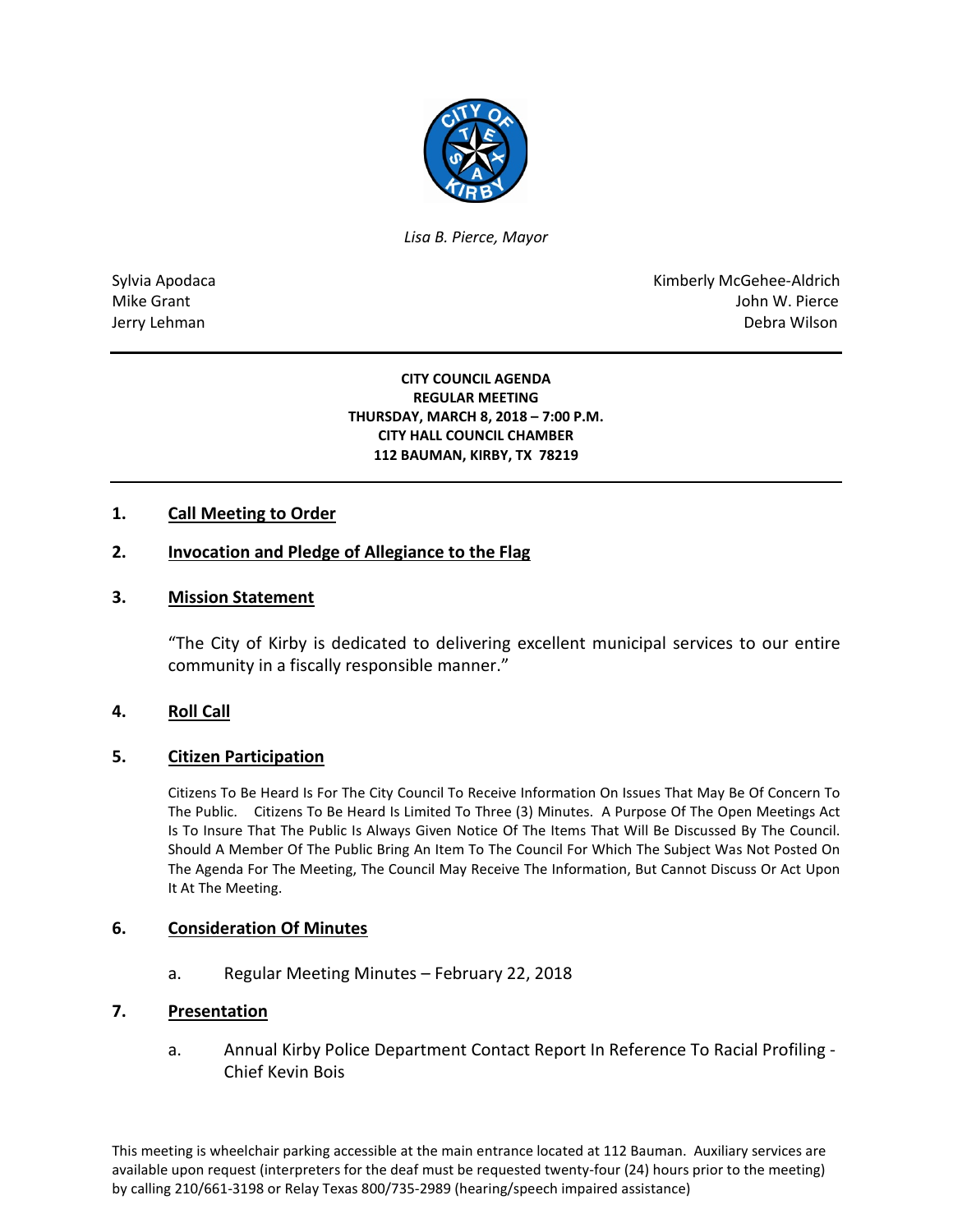b. Introduction Of New Employees

### **8. Discussion And Possible Action**

- a. Discussion And Possible Action On Ordinance No. O-2018-830 Designating The Official City Newspaper For Publication of Matters Pertaining To The City Of Kirby. This Is The Second Reading.
- b. Update, Discussion And Possible Action On Traffic Control On Seguin Road And Ackerman Road
- c. Discussion And Possible Action Regarding The Kirby Senior Center Request To Utilize the Official City Seal
- d. Review And Discussion On Ordinance No. O-2012-727 Establishing A Procedure For Certain Underground Utility Construction Within The City Of Kirby, Texas And Providing Penalties For Violations Thereof.
- e. Discussion And Possible Action On Progress Of Construction Activity On 2017 Water Mains Replacement Project
- f. Discussion And Possible Action On City Of Kirby Personnel Policies Manual Section 1.17 Tobacco Policy

# **9. Requests and Announcements**

a. Requests By Mayor And Council Members For Items To Be Placed On Future City Council Agendas And Announcements On City Events/Community Interests

# **10. Adjournment**

\_\_\_\_\_\_\_\_\_\_\_\_\_\_\_\_\_\_\_\_\_\_

 Monique L. Vernon City Manager

\_\_\_\_\_\_\_\_\_\_\_\_\_\_\_\_\_\_\_\_\_\_\_\_\_\_\_

Patty Cox, TRMC City Secretary

The City Council reserves the right to adjourn into executive session at any time to discuss any of the matters listed on this agenda if authorized by Texas Government Code Section 551.071, Consultation with Attorney, Texas Government Code Section 551.072, Deliberations about Real Property, Texas Government Code Section 551.074, Personnel Matters, and Texas Government Code Section 551.076, Security Devices or Security Audits.

**CERTIFICATE** 

This meeting is wheelchair parking accessible at the main entrance located at 112 Bauman. Auxiliary services are available upon request (interpreters for the deaf must be requested twenty-four (24) hours prior to the meeting) by calling 210/661-3198 or Relay Texas 800/735-2989 (hearing/speech impaired assistance)